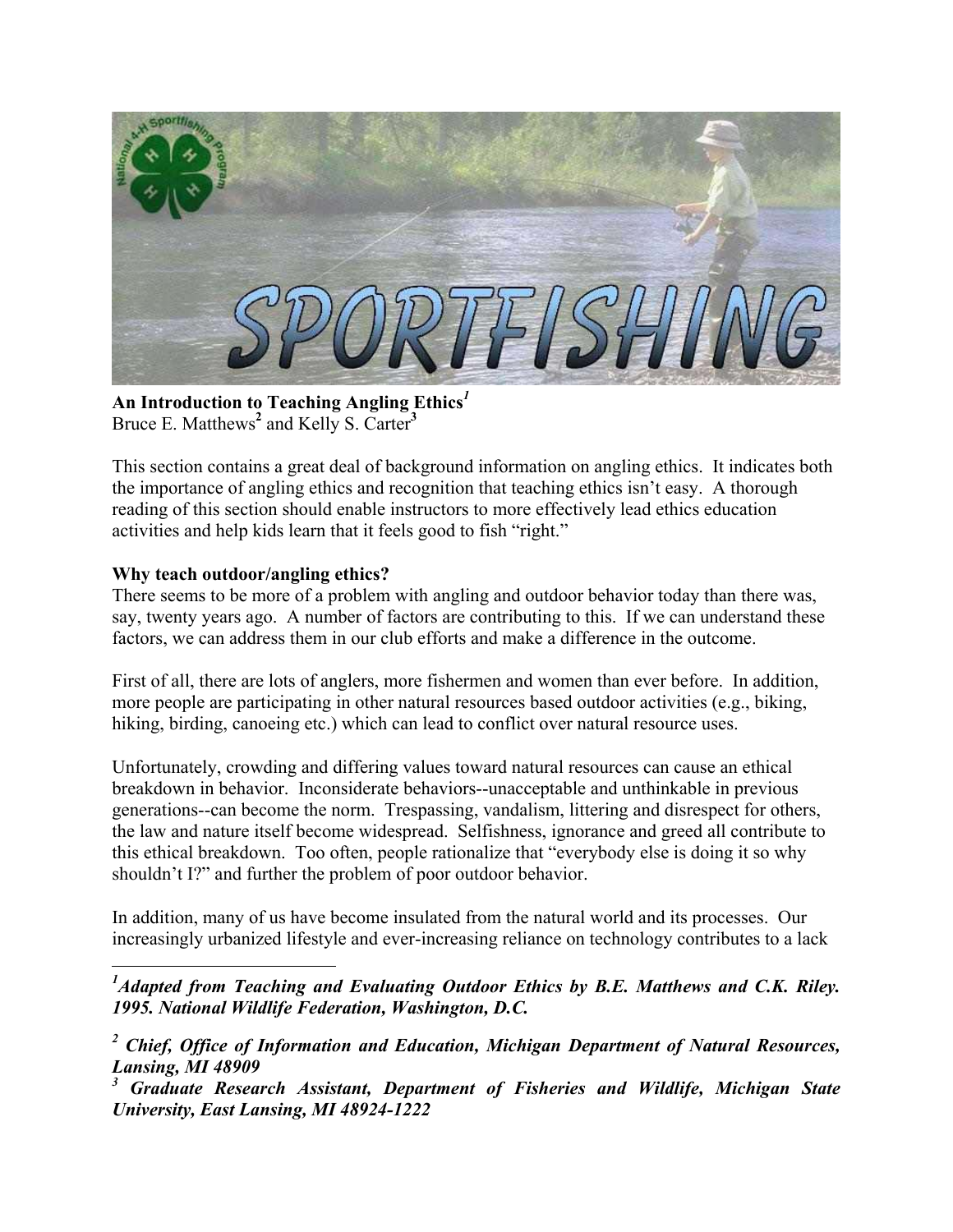of connection with the natural world. This can result in a lack of understanding about aquatic resources and how people fit into the natural scheme of things.

Good outdoor ethics education can empower learners to extend ethical considerations to the natural world and to develop appropriate guidelines for outdoor behavior. When values such as those mentioned above come into conflict with each other, outdoor ethics education seeks to enable learners to resolve these conflicts. By helping outdoor users develop their ethics, the outdoor ethics educator helps them make choices that consistently reflect outcomes based on what they value most about the outdoors and the outdoor experience.

### **What is Ethics?**

Ethics is a system of guidelines for governing our behavior, guiding and enabling us to know and chose the most right thing to do. Ethics is like an internal navigational chart and compass, a means of finding and knowing the best course of action. Paul Quinnett, in his book *Pavlov's Trout* (1993), says:

"...ethics is what you do in the dark, before the game warden shows up...."

While some elements of angling ethics have been formalized in the form of laws or codes of conduct, ethics is driven internally. Laws, mandates, regulations and their enforcement are based upon ethics, rather than being the source of ethics. Ethics is obedience to the unenforceable. Quinnett suggests that many people today are governed more by shame than by guilt.

"Shame is what you feel when they *catch* you doing something wrong; guilt is what you feel when you do something *you* know is wrong, period. One requires law enforcers. The other requires only the presence of that still small voice...."

Ethics differ from laws because laws usually address the lowest common denominator of ethical bounds in society. Ethics is the set of guidelines you use even when nobody else is around. Sometimes ethics is a written code, and sometimes it is unwritten, but ethics always include that internal filter that judges each thought or action on its rightness or appropriateness. Ethics help you determine what the Amost right@ course of action will be.

#### **Environmental Ethics**

Part of angler ethics involves environmental ethics. In essence, environmental ethics defines our ecological conscience. Environmental ethics is related to the degree to which we value nature, and why we do so as we make choices about how much we change habitats. Like many other creatures, humans alter their habitat to feed and shelter themselves, and to provide opportunities for reproducing and raising young. But, unlike other creatures, humans can make conscious choices about the size and scale of the differences made. As Wendell Berry suggests, if the choices we make involve too small a difference, we diminish our potential as humans. Too great a difference diminishes nature, and therefore impacts on our future and potentially our survival as a species. As we confront these difficult choices, environmental ethics help us choose the action most consistent with our environmental values. If we are developing good angling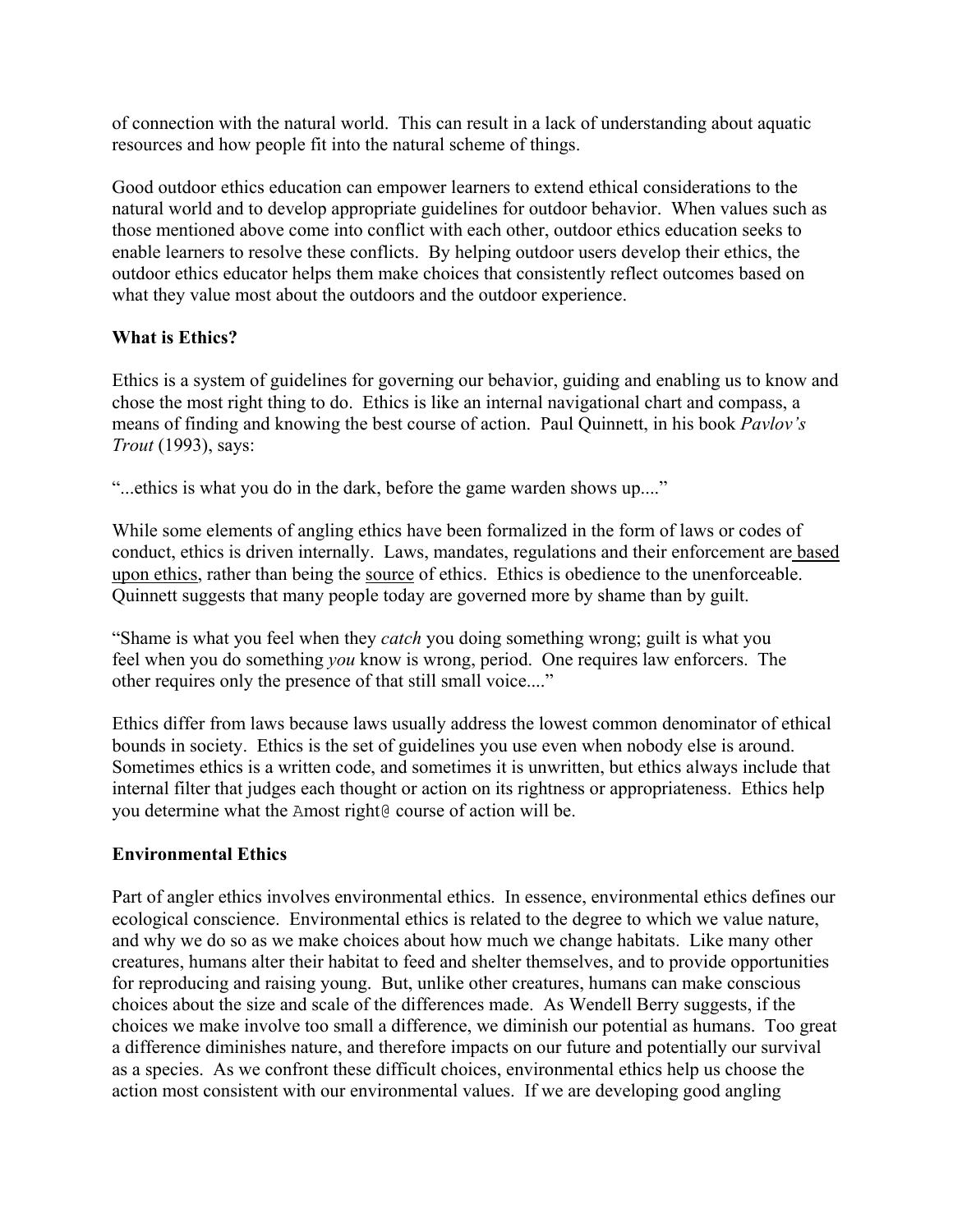behavior based on a strong ethical framework, environmental ethics and ethics-based stewardship will develop as an inherent and important part of that process.

## **Ethics Education Grounded in Community**

Ethics rests upon a single premise: that the individual is a member of a community of interdependent parts. Our instincts prompt us to compete for our place in that community, but our ethics prompt us also to cooperate (perhaps in order that there may be a place to compete for). Aldo Leopold suggests that ethics is a kind of community instinct in-the-making because ethical behavior implies respect for fellow members and for the community. Leopold felt that ethics is limitation on freedom of action in the struggle for existence.

### **The Purpose of Angling Ethics Education**

The aim of angling ethics education is to enable anglers to develop as *ethically fit and competent outdoors people*. According to Paul Quinnett, an ethically competent individual has the: "ethical skills and qualities necessary to operate at the highest levels of ethical behavior." He states that these skills include:

- the sensitivity to recognize a situation as posing one or more ethical considerations;
- the knowledge of what responses are legal versus what responses might be ethical in that situation;
- the willingness to act;
- the judgment to weigh various considerations where there are no laws or guidelines, and
- the humility to seek consultation and additional knowledge to guide one's action.

The outcome of your angling ethics education efforts should be a youngster who can consistently and logically think through an ethical situation, choose the most right course, and act on his or her convictions. You get the youngster to this point by giving them:

- the tools of critical thinking and moral reasoning;
- frequent opportunities to actively use these tools in a setting that is emotionally safe and respectful;
- experiences in seeing you and others behave ethically in numerous fishing settings, over time; and
- the social support of the group, family and community.

# **Teaching Ethics**

### Remember.*.. Ethics can't be taught...they can only be caught*

You can teach about ethics, ethical viewpoints, and the values that underlie ethics. You can teach how to teach ethics. The problem occurs when your teaching about ethics crosses the line to become advocating or an indoctrination of specific ethics and ethical positions. An educator enables and empowers learners to develop and evolve their own set of ethics by giving them the tools they need -- critical thinking skills and the knowledge, sensitivity and willingness to act --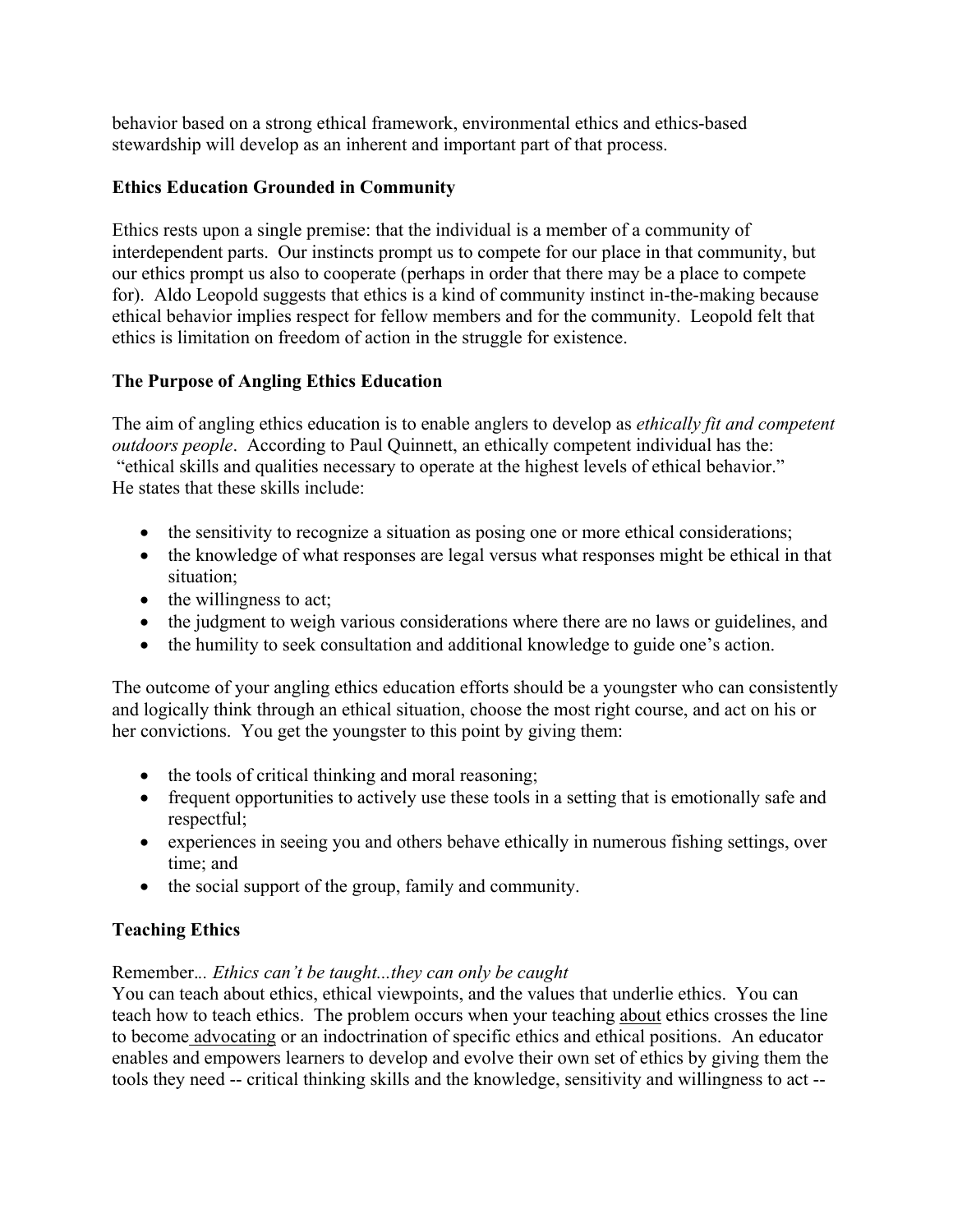for a lifetime of ethical development. Advocates merely dictate ethical standards -- usually their own. Which approach is more likely to build ethical anglers?

## **How Do You Teach Ethics?**

So how do you effectively teach angling ethics? What are the best ways to help youngsters develop and use good judgment when facing and making ethical decisions? Outdoor educators everywhere would love to have a quick and easy answer to these questions, but it just isn't that simple. In fact, we know more about what doesn't work than what does. Unfortunately most of what has gone on under the guise of outdoor ethics education falls into the doesn't work category.

### **Outdoor Ethics Strategies -- What Doesn't Work**

Why would we bother to tell you about teaching methods that don't work? Why not cut to the chase and tell you what methods the research says are most effective in teaching ethics education and influencing ethical behavior? Because unfortunately the methods which typically are not effective are those still most often in use -- and we'd like to change this! We've known for over 60 years that traditional, authoritarian approaches using codes of conduct and heavy-handed moralizing do not change behavior *(see coordinators section for more detailed information on changing and affecting behavior).* Yet, these still seem to be the methods of choice for many outdoor education programs. By describing both those approaches that researchers find do work and those that do not work effectively, we hope to make your ethics education efforts more effective. Most importantly, the strategies identified as most effective in teaching ethics education also help to develop an atmosphere of trust and mutual respect within your group. That creates the type of mentoring program that really helps kids develop and grow toward their potential -- and not just in ethics education!

The methods listed below are typically NOT effective. They are based on imposing or "inoculating" knowledge or views upon or into students. As stand-alone strategies trying to achieve long-term ethics-based behavior, they simply are not supported by the research. You'll see that strategies more likely to be effective have much different approaches. Ineffective strategies commonly used in outdoor ethics education include:

- public awareness or promotional campaigns using catchy slogans,
- pre-established codes of behavior and techniques borrowed from the advertising sector;
- externally imposed codes of ethics;
- canned ethics lectures (like the 30 minute capsules in too many hunter or sportsman education courses);
- morality stories;
- authoritarian-style approaches to teaching;

### **What DOES Work**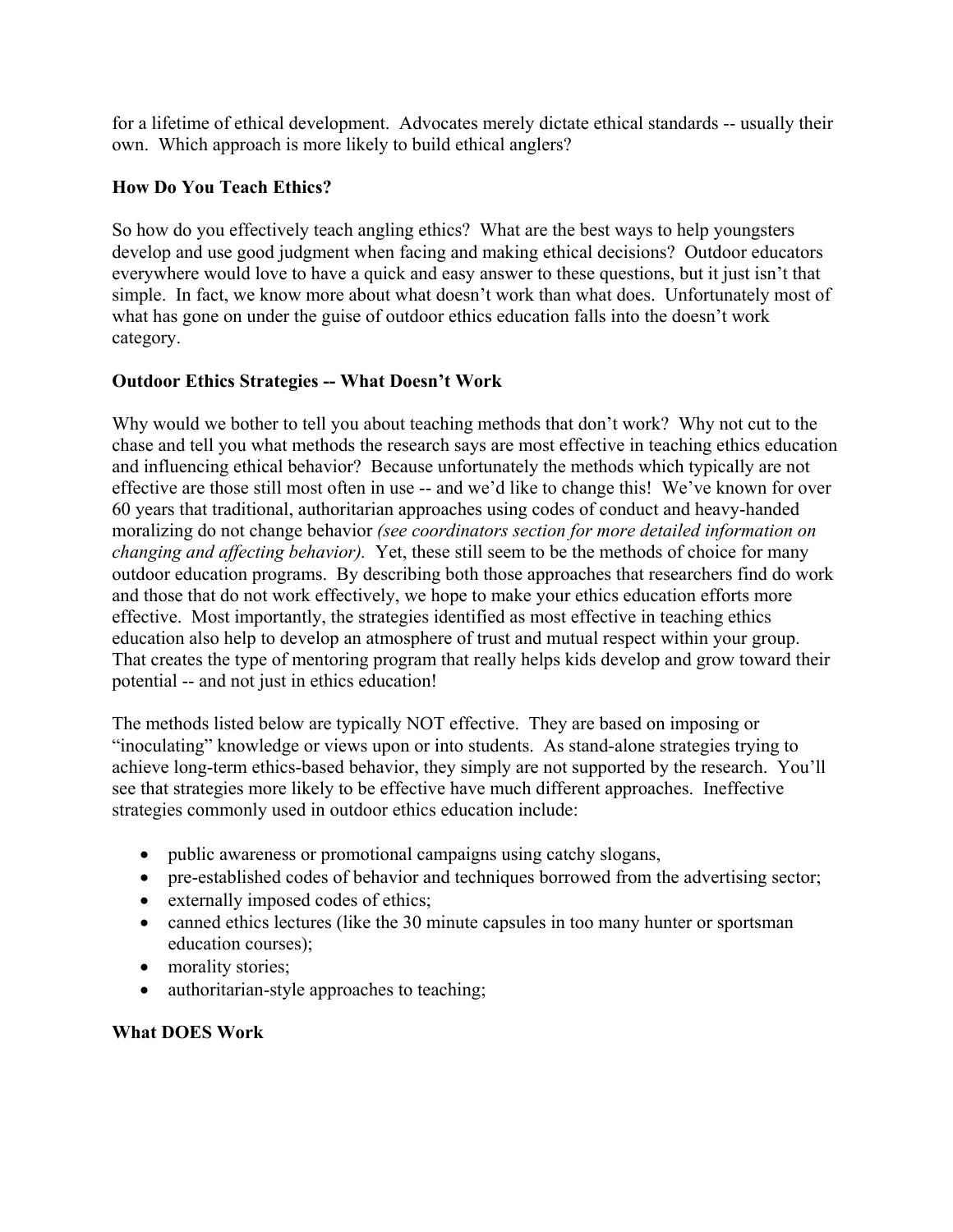Just as there were common characteristics of ineffective ethics education approaches, common characteristics appear throughout effective ethics education methods. Keep these in mind as you think about how you will approach angling ethics in your program. These key elements include:

- building a sense of community and family, and using this group identity to nurture positive behavior;
- guiding, not dictating, in your role as a teacher;
- developing a climate of mutual respect;
- building group consensus and ownership in group norms, including codes of moral behavior;
- using peer teaching, counseling and support;
- using interactive techniques (often centering around ethical dilemmas), including:
	- o small group discussions, such as Adilemma@ discussions, involving more than one "right" choice using a decision-making process that identifies choices, outlines consequences and discusses the results
	- o trigger films or slide shows that set the stage for ethical decision-making (discussion initiated at the critical points in the film sequence)
	- o interactive videos using computerized video technology to realistically simulate the situation, with the computer matching the decision with the appropriate consequence
	- $\circ$  role-play and simulations requiring group members to adopt different roles and to play different scenarios
- building all these elements into a sustained, long-term effort over a significant period of time (i.e. the use of mentoring approaches like those offered by 4-H clubs, community clubs and organizations, family and friends).

Properly done, interactive techniques teach more effectively than lectures simply because they *engage* students in the learning process and require them to invest more of themselves. Students must think critically, reason morally and discuss, choose and defend the most right course of action. In the right context, within a moral community containing the key elements listed above, interactive approaches offer great possibilities.

A positive social environment for ethics education plays a very significant role in the success of ethics education. Using small groups, guiding them as they assume and share responsibilities, emphasizing peer activities such as peer counseling and problem-solving, keeping the focus on ethical issues directly relevant to the group, and involving them with community service and action projects addressing these issues hold much promise, particularly when done over a significant period of time. Programs involving mentoring and continuing relationships within clubs or other neighborhood or community structures--building moral communities--appear to offer the best combination of strategies for successfully developing ethical fitness and competence. Developing the positive social environment for learning may be much more important than the specific teaching techniques used. Combining that positive, sustained social environment with interactive teaching techniques creates the most favorable environment for successfully teaching ethics.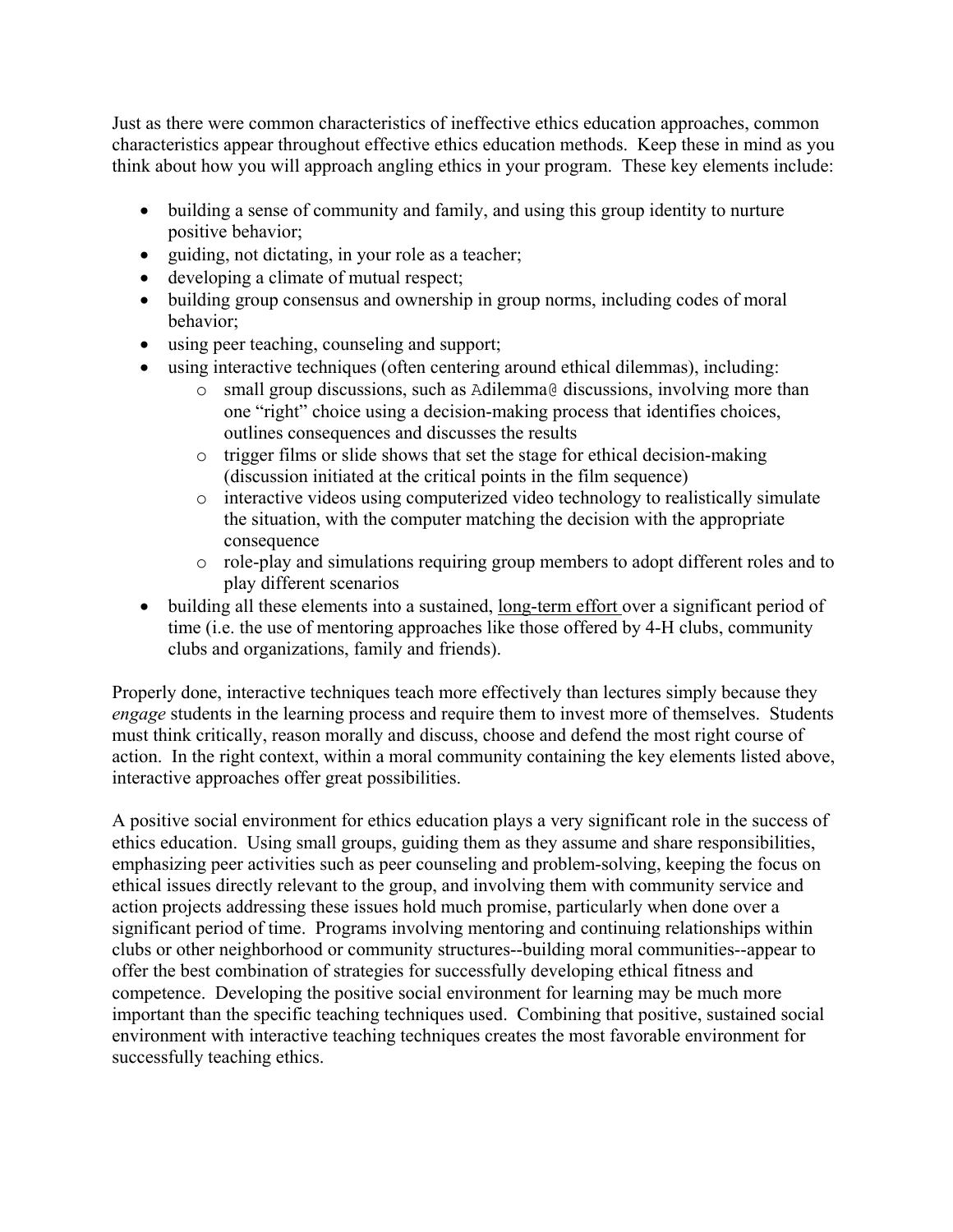It is important to recognize that simply providing learners with a knowledge base is not enough to cause long-lasting behavioral change. To change behavior, we must go beyond developing issue awareness we must focus on ownership and empowerment. Ownership of an issue is critical to responsible environmental behavior. If we can make it personal and pertinent and help students realize that their actions can make a difference in their world, we have a much better chance of affecting their attitude and behavior. Research has shown that the above factors can influence behavior changes, thereby building ethically fit and competent anglers and outdoors people.

### **Your Personal Comfort with Approach Is Important!**

There is no one perfect strategy for leading ethics education activities. The complexity and diversity of fishing and its deeply personal nature makes most standard codes far too general to make much sense, though they can offer a starting point. Youth need to have these guidelines directly and specifically applied in a relevant manner. We suggest you view each fishing situation in terms of the demands and needs for ethical behavior in that specific situation. Then give your members the tools they need to evaluate the rightness or wrongness of a course of action. From this, the members, as a group, will generalize a universal set of angling ethics, guided by your mentoring. In this way, we hope to develop a new generation of anglers who know how to behave ethically, because they understand how it feels to make the right choices. Using those methods with which you are most comfortable is often the best choice, as long as the methods are interactive and sustained in nature.

For each fishing trip or experience, the group should develop and/or review a set of behavioral expectations *as a group*. This need not be an ordeal or excessive in length. In fact many brief exposures may be better than fewer longer ones. As the behavioral expectations are developed, practiced and reviewed over time, patterns will become evident. Look for these patterns. Because youth themselves will participate in developing the ethical guidelines, they will have ownership in abiding by them. To maximize the value of your angling ethics education efforts, your example must be strong and consistent. That will help your kids to actualize their guidelines, fish right and feel good about it. This is done through:

- 1. observing others in ethical situations, and helping members see the ethical choices made;
- 2. demonstrating appropriate and inappropriate behavior through modeling and roleplaying;
- 3. using scenarios suggested in the activities as a basis for discussing and practicing angling ethics;
- 4. small group discussions and role-play addressing ethics violations, giving members the critical thinking tools they need to deal effectively with these situations;
- 5. encouraging members in making the sometimes difficult choices where no single action is necessarily wrong or bad, all choices may be right, and they must choose what is most right;
- 6. reinforcing and rewarding positive ethical behaviors when your members demonstrate them. Let them know you know they've done right. Be sure to involve the rest of the group in this recognition process. Peer support is a very powerful thing.